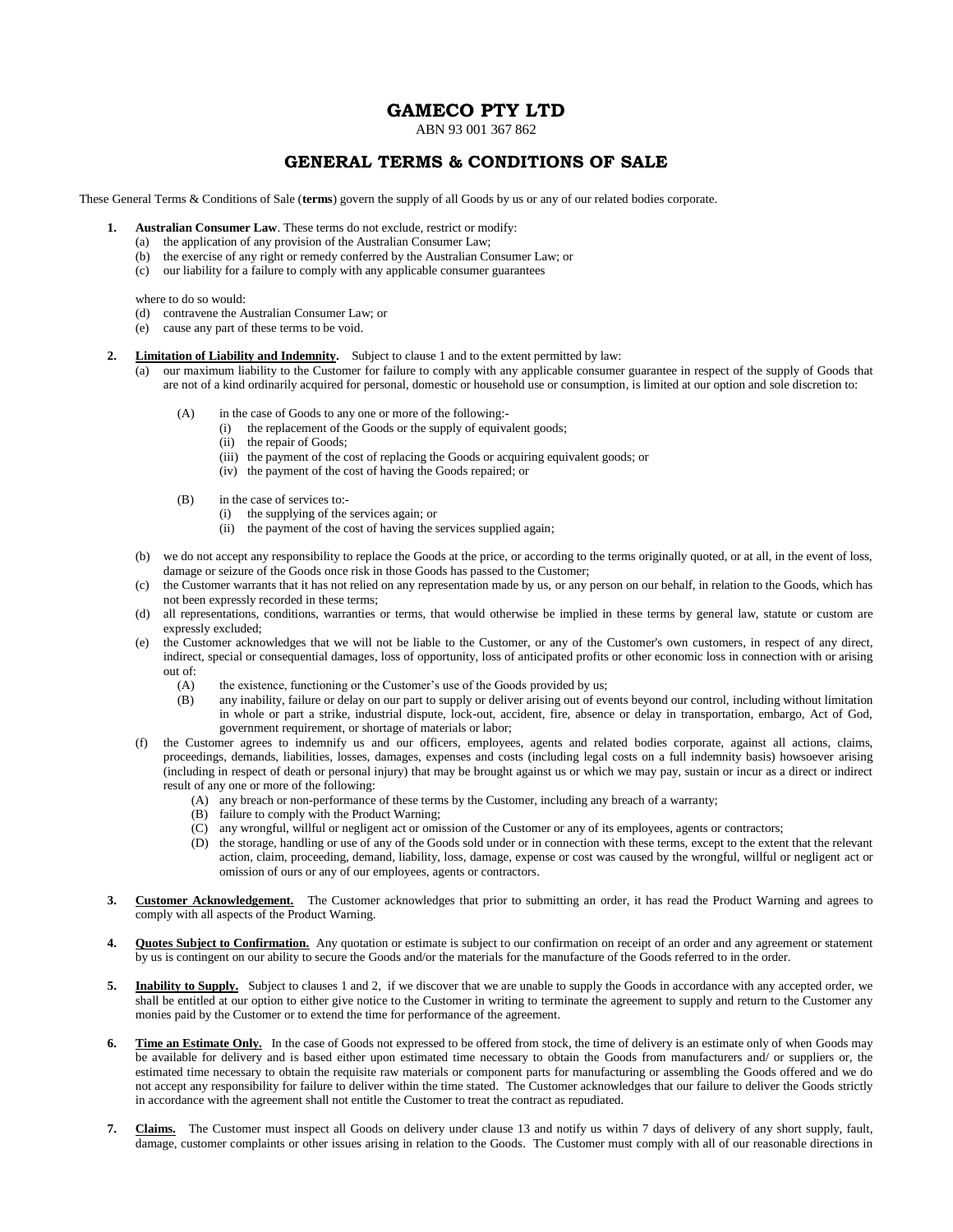relation to issues that arise under this clause [7](#page-0-0) and not, without our prior written consent, admit liability on behalf of us regarding any complaint or claim, or attempt to resolve or settle any complaint or claim, made by a customer in relation to any Goods. Subject to clause 1, if the Customer fails to give notice to us in accordance with this clause, the Goods are deemed to be in all respects in accordance with the order and the Customer is bound to accept and pay for the same without set-off.

- 8. Price Subject to Adjustment. Prices quoted are subject to withdrawal or revision at any time before the order for the Goods covered by such quotation is accepted by us. Prices quoted are based on manufacturers and/or suppliers present prices to us, and also in the case of Goods to be imported from overseas or procured from elsewhere in the Commonwealth on the prevailing Customs Tariff (classifications, rates and bases of computation) rates of exchange, freights, insurance premiums, shipping expenses, wharfage, stacking charges, customs agency and attendance and cartage and in the event of any increase in any such prices or rates either before or after the acceptance of an order, an amount commensurate with the increased cost thereby incurred by us shall be added to and form part of the purchase price and be payable by the Customer accordingly. The rate of exchange to be included in the purchase price for any of the Goods will be the rate actually paid by us when making settlement with the overseas supplier or buying agent. The foregoing shall not apply to Goods that are the subject of price lists and orders accepted by us for Goods the subject of price lists will be invoiced at prices ruling at the date of order.
- **9. Taxes and Imposts.** Prices quoted are subject to sales tax (if applicable) and to any tax imposed by government authority upon the Goods quoted or upon the production, sale, distribution, delivery, or upon any feature thereof. All such taxes shall be payable by the Customer and may also be added to and treated as part of the purchase price by us.

## <span id="page-1-1"></span>**10. Goods and Services Tax (GST).**

- (a) In this claus[e 10](#page-1-1) the expressions **Consideration**, **Input Tax Credit**, **Recipient**, **Supply**, **Tax Invoice** and **Taxable Supply** have the meanings given to those expressions in the GST Act and **Supplier** means any party treated by the GST Act as making a Supply under these terms.
- (b) Unless otherwise expressly stated, all prices or other sums payable or Consideration to be provided under or in accordance with these terms are exclusive of GST.
- (c) If GST is imposed on any Supply made under or in accordance with these terms, the GST will be shown separately in the Tax Invoice for the sale of the Goods and the amount of GST payable in respect of the Taxable Supply will be payable by the Customer. The Customer must indemnify us in respect of GST paid and payable by us for the supply of the Goods.
- (d) Payment of the additional amount representing the GST component must be made at the same time and in the same way as payment for the Taxable Supply is required to be made in accordance with these terms.
- **11. Extraneous Information/ Inaccuracies.** Subject to clause 1, all illustrations, drawings, catalogues, advertisements etc. shall be regarded as information only and shall not form part of any agreement governed by these terms. All specified weights measurements, powers, capacities and other particular goods offered are stated in good faith but inaccuracies shall not vitiate any agreement or, except to the extent provided by nonexcludable statutory right be made the basis of any claim against us or justify rejection of the Goods.
- **12. No Liability for Infringement.** In the case of Goods manufactured in accordance with the design and/ or specification of the Customer, the Customer guarantees that in manufacturing such Goods to the Customer's design/ or specifications we will not be infringing any letters patent, trade marks or corresponding protection granted by the Commonwealth of Australia or by any other country, and the Customer further agrees to indemnify and hereby hold us indemnified against all costs, claims, demands, suits, actions or other liability arising out of any such infringement.

## <span id="page-1-0"></span>**13. Delivery.**

- (a) Delivery may be made in one or more parcels and at different times and by separate shipments or deliveries. Each shall form a separate contract on delivery and be accepted and paid for accordingly not withstanding late delivery or non-delivery of any other parcel.
- (b) The Customer agrees to accept delivery at our factory unless otherwise agreed in writing and in the event that no provision is made as to freight, the Customer acknowledges that the cost of delivery shall be borne by Customer.
- (c) Our responsibility (if any) for loss caused by fire, theft, or injury shall cease once risk in the Goods has passed to the Customer.
- (d) The times quoted for delivery are estimates only and we accept no liability for failure or delay in delivery of Goods. The Customer is not relieved of any obligation to accept or pay for Goods by reason of any delay in delivery. Goods may be delivered by installments at our discretion.
- (e) All additional charges are payable by the Customer in addition to the purchase price of the Goods.
- (f) Subject to clause 1, return of Goods will not be accepted by us except if we agree to it beforehand in writing, and Goods returned will be subject to a restocking charge of 10% of the purchase price of those Goods.

#### **14. Supply of Goods.**

- (a) An order, once submitted, is irrevocable and may only be cancelled with our written consent. If we agree to cancel an order, the Customer must pay for all work done and materials ordered in connection with such order prior to the date of cancellation, together with a cancellation fee advised by us in writing equal to the costs reasonably incurred by us in connection with such a cancellation.
- We are not bound by an order unless and until we accept the order, either by providing written confirmation to the Customer, confirming acceptance of the order, or by commencing performance of the order.
- (c) To the fullest extent permitted by law, we are not obliged to accept any order.
- (d) Once we accept an order, the parties must comply with that order in accordance with these terms, which cannot be modified or varied without our written consent.
- (e) If there is any inconsistency between the terms set out in an order and these terms, these terms prevail to the extent of the inconsistency.

## <span id="page-1-2"></span>**15. Terms of Payment.**

- 15.1 Terms of payment are prompt nett cash on delivery or dispatch unless otherwise agreed in writing.
- 15.2 All payments should be paid in cash at our office at 161 Parramatta Road, Auburn, NSW, Australia or such other place as we may advise the Customer from time to time.
- 15.3 The Customer acknowledges that it shall not be entitled to withhold payment of the purchase price or any part of the purchase price or make any deduction from the purchase price in respect of any alleged set off or counter-claim.
- 15.5 Where we agree to terms other than cash on delivery or dispatch, all payments are due within 30 days of the date of invoice. Interest is charged at the rate of 1.5% per month or part of a month from the expiry of that period until the date we receive payment.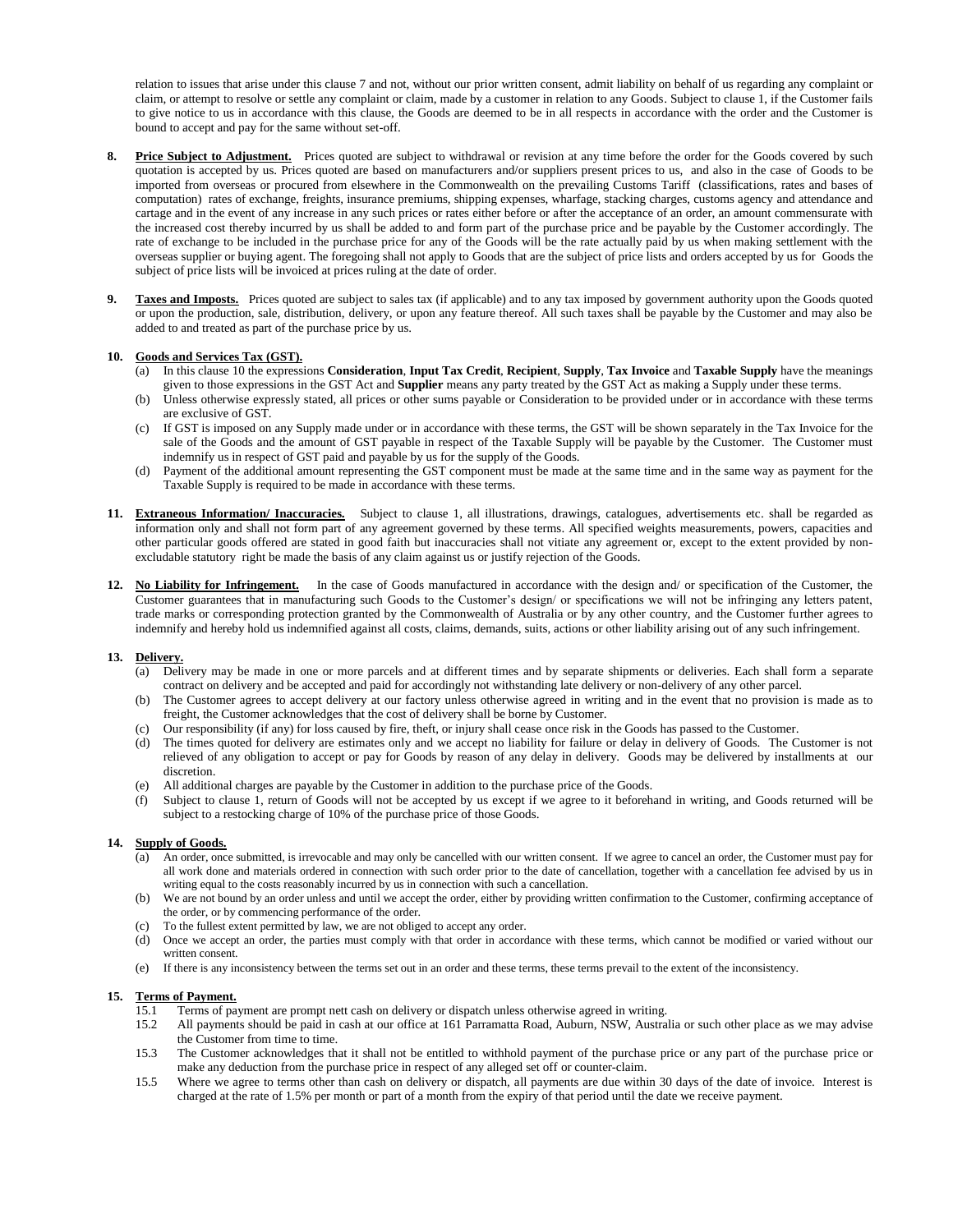- **16. Default and termination.** If the Customer defaults in making any payment in accordance with our terms of payment referred to in Clause [15,](#page-1-2) or refuses to accept delivery of any Goods in accordance with these terms, or if the Customer:
	- (a) stops payment on any cheque payable to us or our suppliers;
	- (b) is in default under any agreement governed by these terms;
	- (c) being a natural person is declared bankrupt or enters into a composition with its creditors pursuant to Part 5 of the Bankruptcy Act or has a judgment entered against him in any court of competent jurisdiction which judgment is not satisfied within fourteen days; or
	- (d) being a corporation is placed under official management or enters into any arrangement with its creditors or others (except for the purpose of reconstruction or amalgamation), has receivers or receivers and managers appointed to any of its assets, hands a petition presented against it for its winding up or an effective resolution for its winding up is passed,
	- (e) or if there is any event similar or analogous to any of the above, we may without prejudice to any other rights we have against the Customer, at our election, terminate any agreement governed by these terms in which case our obligations to the Customer shall cease at the date of such termination and/or withhold supply of any Goods.
- **17. Entire Agreement.** The parties agree that any accepted order and these terms (including any applicable price list and/or terms and conditions contained in a Customer's Application for Credit) constitute the entire agreement between the parties and upon our acceptance of the Customer's order any other terms and conditions whether notified to us by the Customer or otherwise are expressly negated.

## **18. Title and Risk.**

- 18.1 The Goods will remain our sole and absolute property (as legal and equitable owner) and the Customer shall hold the same as bailee until such time as the Customer has paid us the purchase price together with any other amounts at the time of such payment owing to us in respect of the Goods by the Customer provided that the Customer shall be able to pass title in the Goods to third parties in the ordinary course of business and for valuable consideration and the Customer acknowledges that it shall be liable to us in respect of any loss or damage to the Goods incurred during such bailment.
- 18.2 Notwithstanding anything contained in clause 18.1 if the Customer fails to pay us for the Goods in accordance with these terms, we shall be entitled to repossess the Goods at any time and in the event that the Goods have been sold to a third party, we shall be the owner of the proceeds of such sale and the Customer agrees to open a separate bank account in the name of Gameco Pty Ltd, or as directed by us and pay such proceeds of sale into that account.
- 18.3 The Goods are at the Customer's risk upon the occurrence of the first in time of the following events:-
	- (a) physical passing of the property and the Goods to the Customer, **or**  (b) the delivery of the Goods to the Customer.
- 18.4 Unless otherwise set out in these terms, defined terms in this clause 18.4 have the meaning given in the PPS Law.
	- (a) If in our opinion:
		- (i) these terms contains or any of the transactions contemplated by these terms is, a Security Interest for the purposes of the PPS Act; or
		- (ii) the PPS Law does or could adversely affect our rights or obligations under or in connection with any agreement governed by these terms or any of the transactions contemplated by them ("Transactions"),

then we may give notice to the Customer requiring it to do anything (including amending any part of these terms or executing any new document or agreement) that we require or consider necessary to ensure that our rights and obligations are not adversely affected, including:

- (iii) ensuring that any Security Interest is enforceable, perfected and otherwise effective;
- (iv) registering, or giving any notification in connection with, any Security Interest in order to confer the priority we require; or
- (v) exercising rights in connection with the Security Interest.
- (b) The Customer must comply with any notice received pursuant to clause 18.4(a) within the time stipulated in the notice.
- (c) If:
	- (i) clause 18.4(a) applies; and
	- (ii) we determine that (after doing all things reasonably practicable under clause 18.4(a) to avoid or overcome the adverse effect referred to in clause 18.4(a)) that our rights or obligations under or in connection with these terms or any other document in connection with the Transactions have been or will be materially adversely affected,

we may give notice to the Customer cancelling any agreement or any other document in connection with the Transactions and requiring full repayment of all outstanding monies in full within 30 days after the date of notification.

 (d) The Customer agrees to pay or reimburse our costs in connection with anything the Customer is required to do under this clause 18.4. 18.5 Contracting out

- (a) The following provisions of the PPS Law do not apply and, for the purposes of section 115 are "contracted out" of these terms, namely sections 95, 96, 121(4), 125, 130, 132(3)(d), 132(4), 135, 142 and 143.
- (b) The parties agree that the Gameco has the power to retain, deal with or dispose of any property seized by it in the manner specified in sections 123, 125, 126, 128, 129 and 134(1) and in any other manner it deems fit.

## **19. Confidentiality**

19.1 Obligations of Confidentiality

Each party (**Receiving Party**) receiving, possessing or otherwise acquiring Confidential Information of any other party (**Disclosing Party**) acknowledges that the Disclosing Party's Confidential Information is the property of and confidential to or a trade secret of the Disclosing Party. Subject to clause 19.2, the Receiving Party must:

- (a) keep the Disclosing Party's Confidential Information confidential and not directly or indirectly disclose, divulge or communicate that Confidential Information to, or otherwise place that Confidential Information at the disposal of, any other person without the prior written approval of the Disclosing Party;
- (b) take all reasonable steps to secure and keep secure all Disclosing Party's Confidential Information coming into its possession or control; and
- (c) not deliberately memorise, use, modify, reverse engineer or make copies, notes or records of the Disclosing Party's Confidential Information for any purpose other than in connection with the performance by the Receiving Party of its obligations under these terms.

## 19.2 Exceptions

- The obligations of confidentiality under clause 19.1 do not apply to any information that:
- (a) is generally available to the public (other than by reason of a breach of these terms); or
- (b) is required to be disclosed by any applicable law.